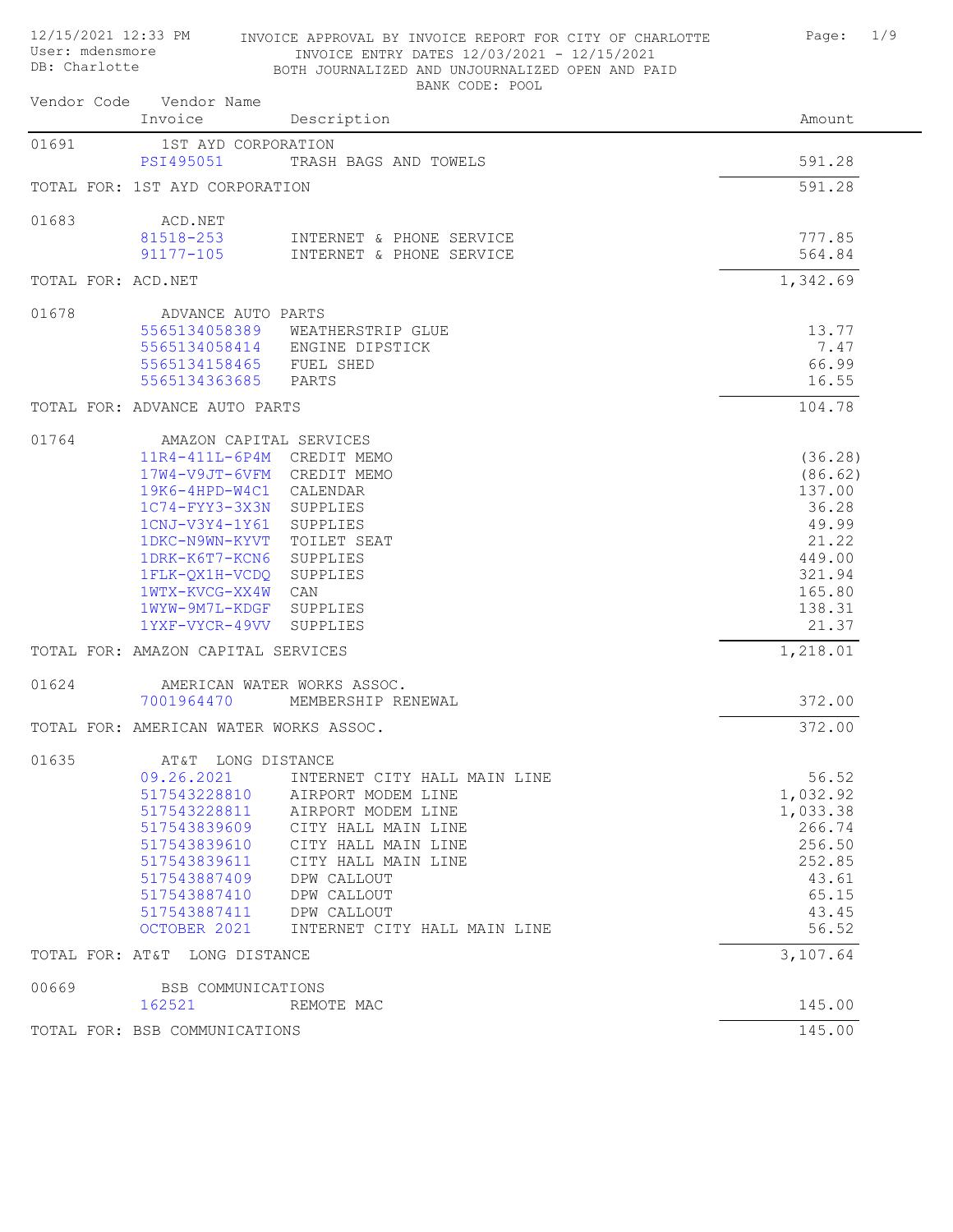## 12/15/2021 12:33 PM INVOICE APPROVAL BY INVOICE REPORT FOR CITY OF CHARLOTTE Page: 2/9 INVOICE ENTRY DATES 12/03/2021 - 12/15/2021 BOTH JOURNALIZED AND UNJOURNALIZED OPEN AND PAID BANK CODE: POOL

|       | Vendor Code Vendor Name<br>Invoice                                                                           | Description                                                                                                                 | Amount                                                                        |
|-------|--------------------------------------------------------------------------------------------------------------|-----------------------------------------------------------------------------------------------------------------------------|-------------------------------------------------------------------------------|
| 01555 | BYRUM ACE HARDWARE<br>152655<br>152703<br>153248<br>153389<br>153980<br>154427<br>154932<br>155651<br>156076 | OUTLET<br><b>OUICK COUPLER</b><br>EYE BOLT<br>SUPPLIES<br>PAINT SUPPLIES<br>SUPPLIES<br>SUPPLIES<br>LIGHT BULBS<br>SUPPLIES | 0.99<br>19.98<br>14.32<br>15.98<br>162.26<br>11.73<br>16.97<br>13.99<br>10.98 |
|       | TOTAL FOR: BYRUM ACE HARDWARE                                                                                |                                                                                                                             | 267.20                                                                        |
| 01882 | CALEDONIA FARMERS ELEVATOR<br>417887                                                                         | TIRES                                                                                                                       | 30.00                                                                         |
|       | TOTAL FOR: CALEDONIA FARMERS ELEVATOR                                                                        |                                                                                                                             | 30.00                                                                         |
| 01932 | CALIBRE PRESS<br>44424                                                                                       | CONFERENCE                                                                                                                  | 179.00                                                                        |
|       | TOTAL FOR: CALIBRE PRESS                                                                                     |                                                                                                                             | 179.00                                                                        |
| 01541 | CAPITAL CAR WASH<br>749770                                                                                   | CAR WASH TOKENS                                                                                                             | 210.00                                                                        |
|       | TOTAL FOR: CAPITAL CAR WASH                                                                                  |                                                                                                                             | 210.00                                                                        |
| 01522 | CHARLOTTE AIR SERVICES LLC<br>12.01.2021<br>12.01.2021                                                       | HANGER MANAGEMENT SERVICES<br>FUEL FLOWAGE                                                                                  | 360.00<br>86.10                                                               |
|       | TOTAL FOR: CHARLOTTE AIR SERVICES LLC                                                                        |                                                                                                                             | 446.10                                                                        |
| 01512 | CHARLOTTE LITHOGRAPH<br>129063                                                                               | NOTICE OF VIOLATIONS                                                                                                        | 29.50                                                                         |
|       | TOTAL FOR: CHARLOTTE LITHOGRAPH                                                                              |                                                                                                                             | 29.50                                                                         |
| 01641 | CHRIS ARRAS<br>022041                                                                                        | BOOT ALLOWANCE PER SEIU CONTRACT                                                                                            | 200.00                                                                        |
|       | TOTAL FOR: CHRIS ARRAS                                                                                       |                                                                                                                             | 200.00                                                                        |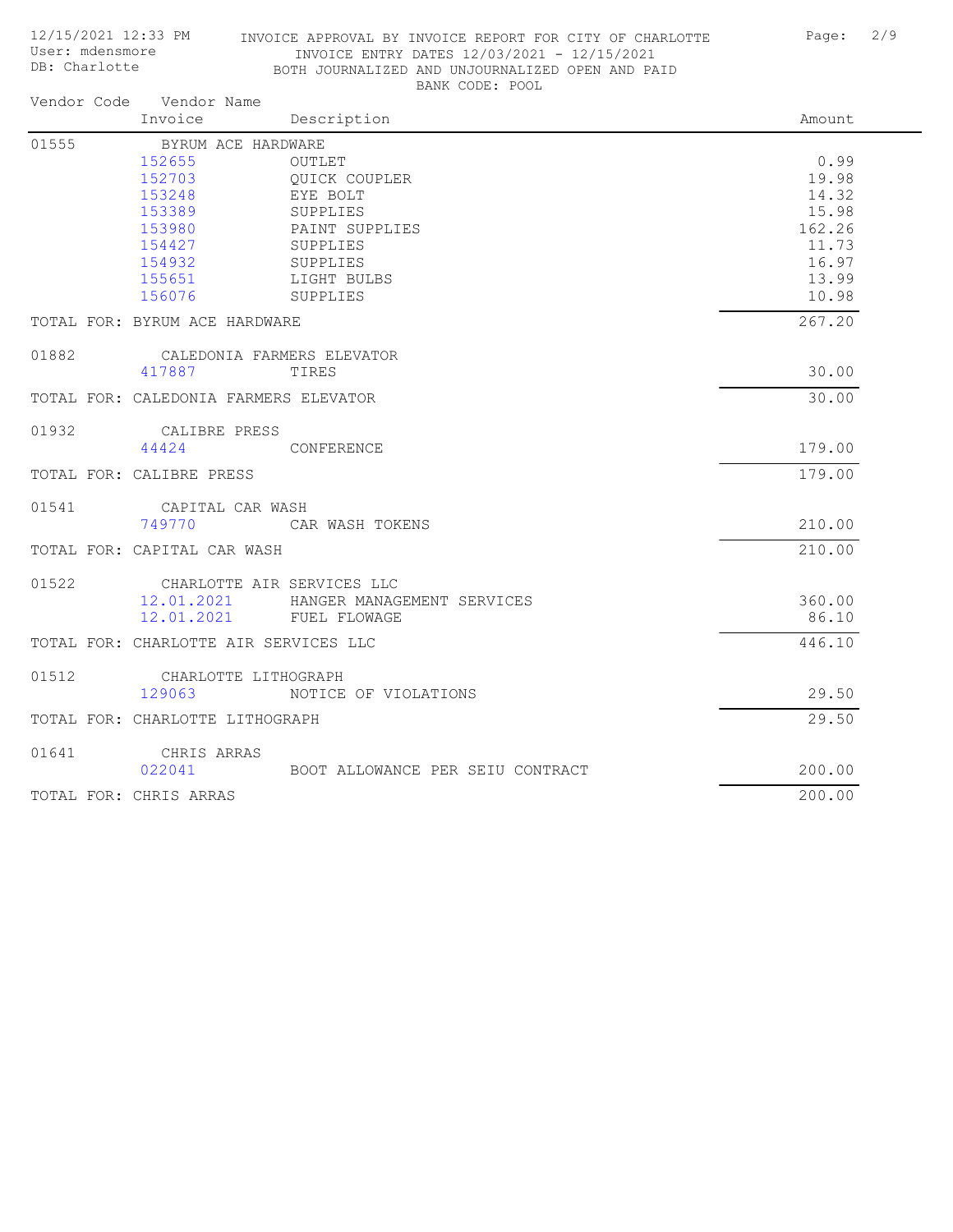User: mdensmore DB: Charlotte

## 12/15/2021 12:33 PM INVOICE APPROVAL BY INVOICE REPORT FOR CITY OF CHARLOTTE Page: 3/9 INVOICE ENTRY DATES 12/03/2021 - 12/15/2021 BOTH JOURNALIZED AND UNJOURNALIZED OPEN AND PAID BANK CODE: POOL

| Vendor Code | Vendor Name                                            |                                                                                                                                                                                                                                                                                                                                                          |
|-------------|--------------------------------------------------------|----------------------------------------------------------------------------------------------------------------------------------------------------------------------------------------------------------------------------------------------------------------------------------------------------------------------------------------------------------|
|             | Invoice<br>Description                                 |                                                                                                                                                                                                                                                                                                                                                          |
| 01520       | CITY OF CHARLOTTE                                      |                                                                                                                                                                                                                                                                                                                                                          |
|             | 2021 WINTER PROPERTY TAX<br>00744                      |                                                                                                                                                                                                                                                                                                                                                          |
|             | 01869-08.01.2021111 E LAWRENCE AVE                     |                                                                                                                                                                                                                                                                                                                                                          |
|             | 01869-11.08.2021111 E LAWRENCE AVE                     |                                                                                                                                                                                                                                                                                                                                                          |
|             | 2021 WINTER PROPERTY TAX 220 W SHAW ST<br>02061        |                                                                                                                                                                                                                                                                                                                                                          |
|             | 03389-08.01.2021201 HALL ST                            |                                                                                                                                                                                                                                                                                                                                                          |
|             | 03389-11.08.2021201 HALL ST                            |                                                                                                                                                                                                                                                                                                                                                          |
|             | 07445-08.01.20211005 PAINE DR.                         |                                                                                                                                                                                                                                                                                                                                                          |
|             | 07445-11.08.20211005 PAINE DR                          |                                                                                                                                                                                                                                                                                                                                                          |
|             | 07446-08.01.20211005 PAINE DR                          |                                                                                                                                                                                                                                                                                                                                                          |
|             | 07446-11.08.20211005 PAINE DR.                         |                                                                                                                                                                                                                                                                                                                                                          |
|             | 07447-08.01.2021PAINE 2                                |                                                                                                                                                                                                                                                                                                                                                          |
|             | 07447-11.08.2021PAINE 2                                |                                                                                                                                                                                                                                                                                                                                                          |
|             | 07448-08.01.20211005 PAINE DR 3                        |                                                                                                                                                                                                                                                                                                                                                          |
|             | 07448-11.08.20211005 PAINE DR. 3                       | 730.00                                                                                                                                                                                                                                                                                                                                                   |
|             | 10281-07.01.20211310 S. COCHRAN AVE.                   | 230.05                                                                                                                                                                                                                                                                                                                                                   |
|             | 10281-10.22.20211310 S. COCHRAN AVE.                   | 230.97                                                                                                                                                                                                                                                                                                                                                   |
|             | 11516-07.01.2021301 TIRRELL HWY                        | 268.44                                                                                                                                                                                                                                                                                                                                                   |
|             | 11516-10.22.2021301 TIRRELL HWY                        | Amount<br>4,290.10<br>4,978.30<br>1,753.88<br>201.18<br>150.38<br>242.71<br>289.64<br>192.73<br>290.23<br>228.99<br>3,870.51<br>4,101.76<br>730.00<br>245.59<br>269.35<br>263.87<br>331.36<br>320.39<br>3,295.47<br>3,730.52<br>1,086.46<br>1,022.48<br>117.55<br>295.86<br>97.76<br>238.28<br>34,094.81<br>1,267.36<br>1,267.36<br>2,175.00<br>2,175.00 |
|             | 11517-07.01.2021301 TIRRELL HWY DPW                    |                                                                                                                                                                                                                                                                                                                                                          |
|             | 11517-10.22.2021301 TIRRELL HWY DPW                    |                                                                                                                                                                                                                                                                                                                                                          |
|             | 11518-07.01.2021313 TIRRELL REAR                       |                                                                                                                                                                                                                                                                                                                                                          |
|             | 11518-10.22.2021313 TIRRELL REAR                       |                                                                                                                                                                                                                                                                                                                                                          |
|             | 11519-07.01.2021313 TIRREL HWY SCRE                    |                                                                                                                                                                                                                                                                                                                                                          |
|             | 11519-10.22.2021313 TIRREL HWY SCRE                    |                                                                                                                                                                                                                                                                                                                                                          |
|             | 14288-07.01.2021911 W. SHEPHERD ST.                    |                                                                                                                                                                                                                                                                                                                                                          |
|             | 14288-10.22.2021911 W. SHEPHERD ST.                    |                                                                                                                                                                                                                                                                                                                                                          |
|             | 14995-07.01.20211225 S. COCHRAN AVE.                   |                                                                                                                                                                                                                                                                                                                                                          |
|             | 14995-10.22.20211225 S. COCHRAN AVE.                   |                                                                                                                                                                                                                                                                                                                                                          |
|             | 15517-07.01.2021301 TIRRELL HWY DPW                    |                                                                                                                                                                                                                                                                                                                                                          |
|             | 15517-10.22.201 620 W. SHEPHERD ST.                    |                                                                                                                                                                                                                                                                                                                                                          |
|             | TOTAL FOR: CITY OF CHARLOTTE                           |                                                                                                                                                                                                                                                                                                                                                          |
| 01895       | CLEARBROOKE TECHNOLOGIES                               |                                                                                                                                                                                                                                                                                                                                                          |
|             | 4804<br>FATS, OIL, GREASE TREATMENT FOR LANSING ROAD L |                                                                                                                                                                                                                                                                                                                                                          |
|             | TOTAL FOR: CLEARBROOKE TECHNOLOGIES                    |                                                                                                                                                                                                                                                                                                                                                          |
| 01486       | CONSULTANTS ON CALL, LLC                               |                                                                                                                                                                                                                                                                                                                                                          |
|             | 2021-22796<br>MANAGED SERVICE FEES                     |                                                                                                                                                                                                                                                                                                                                                          |
|             | TOTAL FOR: CONSULTANTS ON CALL, LLC                    |                                                                                                                                                                                                                                                                                                                                                          |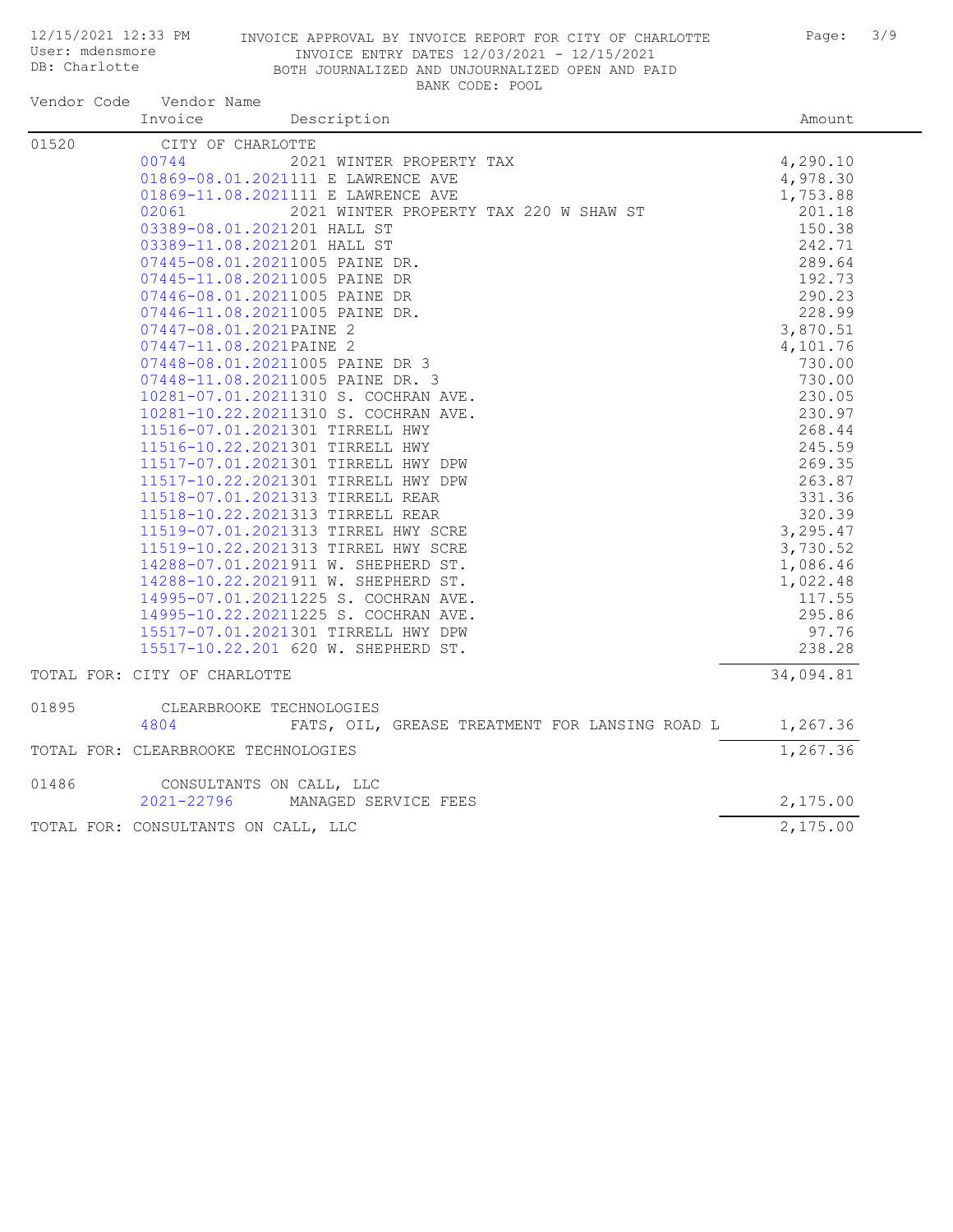User: mdensmore DB: Charlotte

## 12/15/2021 12:33 PM INVOICE APPROVAL BY INVOICE REPORT FOR CITY OF CHARLOTTE Page: 4/9 INVOICE ENTRY DATES 12/03/2021 - 12/15/2021 BOTH JOURNALIZED AND UNJOURNALIZED OPEN AND PAID BANK CODE: POOL

| Vendor Code | Vendor Name<br>Invoice            |                                                                 |                  |
|-------------|-----------------------------------|-----------------------------------------------------------------|------------------|
|             |                                   | Description                                                     | Amount           |
| 01471       | CONSUMERS ENERGY                  |                                                                 |                  |
|             | 201007438515                      | 111 E LAWRENCE AVE<br>201896980031 620 W SHEPHERD ST            | 143.94<br>18.95  |
|             |                                   | 202519928398 526 W STODDARD ST                                  | 29.09            |
|             | 202519931130                      | 911 W SHEPHERD ST                                               | 1,938.26         |
|             | 202786882236                      | 1225 S COCHRAN AVE                                              | 142.01           |
|             | 202875878584                      | 112 1/2 S COCHRAN                                               | 29.09            |
|             | 203053862666                      | 1310 S COCHRAN AVE                                              | 188.79           |
|             | 203498838405                      | 1325 ISLAND HWY                                                 | 35.30            |
|             | 203854803977                      | 1005 PAINE DR. FRNT GEN CHARLOTTE                               | 20.94            |
|             |                                   |                                                                 | 76.45            |
|             |                                   | 204032778329 1213 S COCHRAN AVE 204032778330 1216 S COCHRAN AVE | 54.91            |
|             | 204032778331                      | 1216 1/2 S COCHRAN AVE                                          | 15.00            |
|             | 204032778332                      | 1216 S COCHRAN AVE                                              | 15.00            |
|             | 204210770864                      | 1152 S COCHRAN AVE CAMP FRANCIS                                 | 47.29            |
|             | 204210770866                      | 301 TIRRELL RD                                                  | 355.26           |
|             | 204210770867                      | 301 TIRRELL RD R2                                               | 253.85           |
|             | 204210770868                      | 301 TIREELL RD #NEW                                             | 122.23           |
|             | 204388762425                      | 108 E LAWRENCE AVE                                              | 42.71            |
|             | 204388762426                      | 108 E LAWRENCE AVE                                              | 59.51            |
|             | 204655718059                      | 103 VAN LIEU ST                                                 | 40.64            |
|             | 205100648378                      | 811 CHADS WAY                                                   | 15.79            |
|             | 205367628162                      | 1104 MIKESELL ST                                                | 243.21           |
|             | 205367628166                      | 544 LANSING ST                                                  | 21.47            |
|             | 205367628167<br>205367628168      | 544 LANSING ST<br>700 E. SHEPHERD ST.                           | 650.42<br>166.75 |
|             | 205367628173                      | 1075 INDEPENDENCE BLVD                                          | 229.74           |
|             | 205367628176                      | 1305 S COCHRAN AVE                                              | 108.41           |
|             | 205367628210                      | 1216 S COCHRAN AVE                                              | 2,082.48         |
|             | 205367628259                      | 111 E LAWRENCE AVE                                              | 3,012.91         |
|             | 205545602431                      | 619 W SHEPHERD ST                                               | 117.16           |
|             | 205545602432                      | 620 W SHEPHERD ST                                               | 183.32           |
|             | 206079519190                      | 508 N. SHELDON ST.                                              | 64.53            |
|             | 206168459761                      | 1325 ISLAND HWY #C                                              | 94.21            |
|             | 206257444910                      | 1064 NORTHWAY                                                   | 42.41            |
|             | 206435274018                      | 1227 S COCHRAN AVE                                              | 8,234.12         |
|             | 206524250952                      | 1005 PAINE DR                                                   | 137.02           |
|             | 206702188036                      | 1800 PACKARD HWY                                                | 40.64            |
|             | 206702199575                      | 245 S COCHRAN AVE                                               | 19.57            |
|             | 206791163741                      | 700 LANSING RD                                                  | 29.09            |
|             |                                   | 206880076547 1167 E CLINTON TRAIL                               | 59.57            |
|             | 206880076928                      | 203 HALL ST                                                     | 64.60            |
|             | 206880087861                      | 201 HALL ST (AREA LIGHTING)                                     | 96.29            |
|             | 206968965256                      | 811 CHADS WAY                                                   | 254.17           |
|             | 206969013944                      | 076 - 12 TRAFFIC LIGHTS                                         | 430.11           |
|             | 206969013945<br>206969013946      | AREA LIGHTING<br>076 - 2 TRAFFIC LIGHTS                         | 596.81<br>3.03   |
|             | 206969013947                      | 065 & 068 -460 STREETLIGHTS                                     | 6,549.68         |
|             | 206969013948                      | TULLY BROWN DR (AREA LIGHTING)                                  | 128.40           |
|             | 207057843653                      | 201 HALL ST                                                     | 60.92            |
|             | 207057843844                      | 1325 ISLAND HWY                                                 | 412.31           |
|             | 207057843845                      | 1329 1/2 ISLAND HWY                                             | 46.11            |
|             | 207057852390                      | 1005 PAINE DR                                                   | 10,087.48        |
|             | 207146437114                      | 811 CHADS WAY                                                   | 206.26           |
|             | TOTAL FOR: CONSUMERS ENERGY       |                                                                 | 38, 118.21       |
| 01476       | CONTRACTORS CONNECTION            |                                                                 |                  |
|             | 7160830                           | PAINTING                                                        | 180.20<br>180.20 |
|             | TOTAL FOR: CONTRACTORS CONNECTION |                                                                 |                  |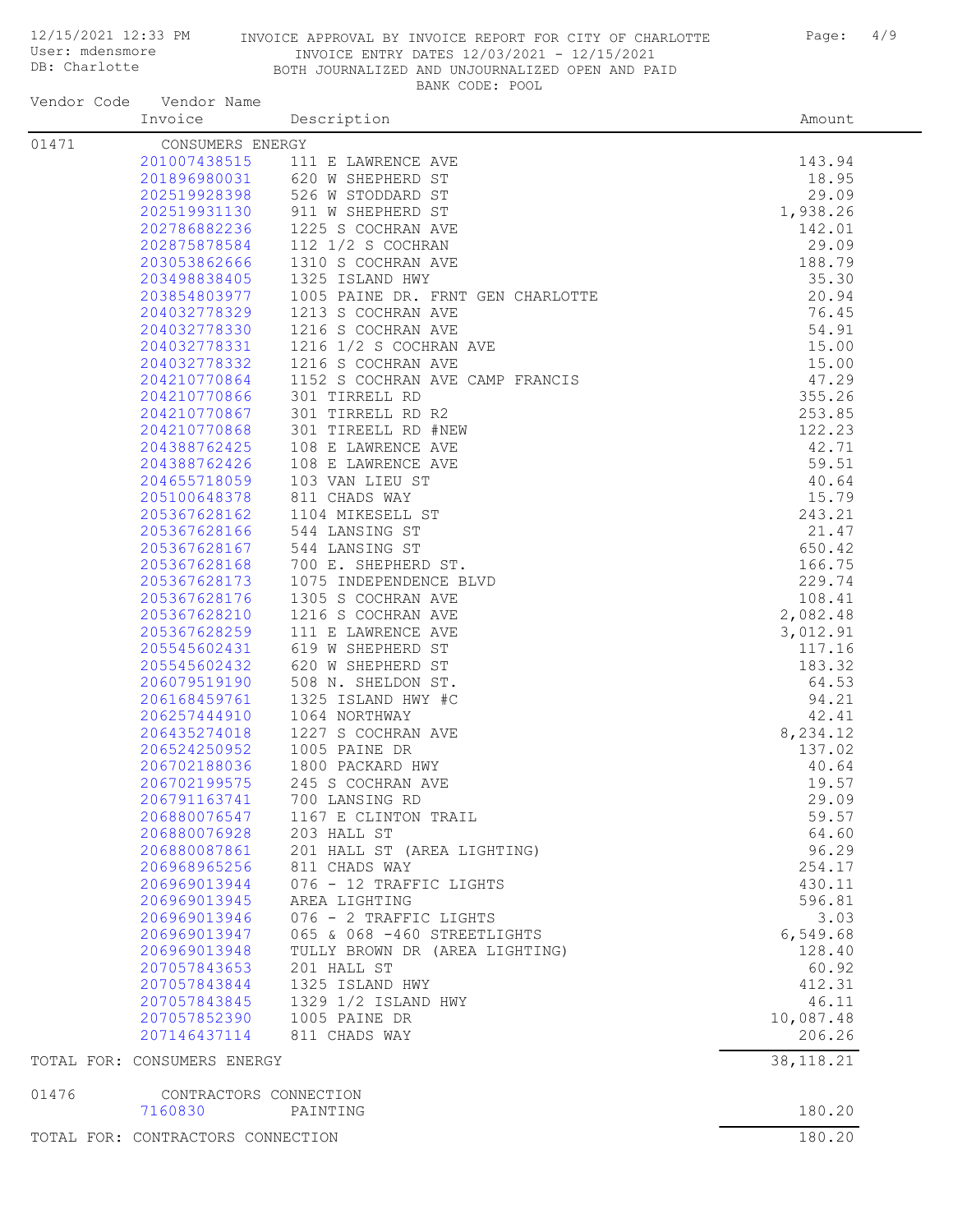| 12/15/2021 12:33 PM<br>User: mdensmore<br>DB: Charlotte | INVOICE APPROVAL BY INVOICE REPORT FOR CITY OF CHARLOTTE<br>INVOICE ENTRY DATES 12/03/2021 - 12/15/2021<br>BOTH JOURNALIZED AND UNJOURNALIZED OPEN AND PAID<br>BANK CODE: POOL | Page:                | 5/9 |
|---------------------------------------------------------|--------------------------------------------------------------------------------------------------------------------------------------------------------------------------------|----------------------|-----|
|                                                         | Vendor Code Vendor Name<br>Invoice<br>Description                                                                                                                              | Amount               |     |
| 01397                                                   | COUNTY OF EATON<br>2022-00000002<br>REQUEST FOR GIS SHAPE FILES                                                                                                                | 135.00               |     |
|                                                         | TOTAL FOR: COUNTY OF EATON                                                                                                                                                     | 135.00               |     |
| MISC                                                    | DAVIS, GORDON<br>12/08/2021<br>UB refund for account: 09532                                                                                                                    | 54.30                |     |
|                                                         | TOTAL FOR: DAVIS, GORDON                                                                                                                                                       | 54.30                |     |
| 01929                                                   | DUSTIN REARDON<br>16-127915<br>BOOT ALLOWANCE PER SEIU CONTRACT                                                                                                                | 200.00               |     |
|                                                         | TOTAL FOR: DUSTIN REARDON                                                                                                                                                      | 200.00               |     |
| 01375                                                   | ELHORN ENGINEERING COMPANY<br>290444<br>LIQUIFIED AQUADENE                                                                                                                     | 3,525.00             |     |
|                                                         | TOTAL FOR: ELHORN ENGINEERING COMPANY                                                                                                                                          | 3,525.00             |     |
| 01365                                                   | ETNA SUPPLY<br>S104204405.001 PARTS<br>S104343388.001<br>SOFT COIL                                                                                                             | 2,479.20<br>4,602.00 |     |
|                                                         | TOTAL FOR: ETNA SUPPLY                                                                                                                                                         | 7,081.20             |     |
| 01348                                                   | FIRE DEPT TRAINING NETWORK<br>27735<br>DEPARTMENT MEMBERSHIP RENEWAL                                                                                                           | 300.00               |     |
|                                                         | TOTAL FOR: FIRE DEPT TRAINING NETWORK                                                                                                                                          | 300.00               |     |
| 01346                                                   | FIRE SUPPRESSION PRODUCTS<br>16194<br>5 GAL. FIRE CAP PLUS FIRE SUPPRESSION AGENT                                                                                              | 260.00               |     |
|                                                         | TOTAL FOR: FIRE SUPPRESSION PRODUCTS                                                                                                                                           | 260.00               |     |
| 01167                                                   | FIRST ADVANTAGE LNS OCC HEALTH<br>2503812111<br>RANDOM TESTING                                                                                                                 | 125.70               |     |
|                                                         | TOTAL FOR: FIRST ADVANTAGE LNS OCC HEALTH                                                                                                                                      | 125.70               |     |
| 01330                                                   | FISHBECK, THOMPSON, CARR<br>406670<br>CHARLOTTE/DWAM                                                                                                                           | 19,495.58            |     |
|                                                         | TOTAL FOR: FISHBECK, THOMPSON, CARR                                                                                                                                            | 19,495.58            |     |
| 01711                                                   | FLEET SERVICES INC.<br>2451<br>OIL CHANGE                                                                                                                                      | 89.09                |     |
|                                                         | TOTAL FOR: FLEET SERVICES INC.                                                                                                                                                 | 89.09                |     |
| 01322                                                   | GALE BRIGGS, INC.<br>79986<br>LANDSCAPING STONE                                                                                                                                | 328.60               |     |
|                                                         | TOTAL FOR: GALE BRIGGS, INC.                                                                                                                                                   | 328.60               |     |
| 01308                                                   | GRAINGER PRODUCTS<br>9128668077<br>MOTOR                                                                                                                                       | 48.92                |     |
|                                                         | TOTAL FOR: GRAINGER PRODUCTS                                                                                                                                                   | 48.92                |     |
| 01297                                                   | H2O COMPLIANCE SERVICES INC<br>00007855<br>CROSS CONNECTION CONTROL PROGRAM MANAGEMENT NO                                                                                      | 1,217.70             |     |
|                                                         | TOTAL FOR: H2O COMPLIANCE SERVICES INC                                                                                                                                         | 1,217.70             |     |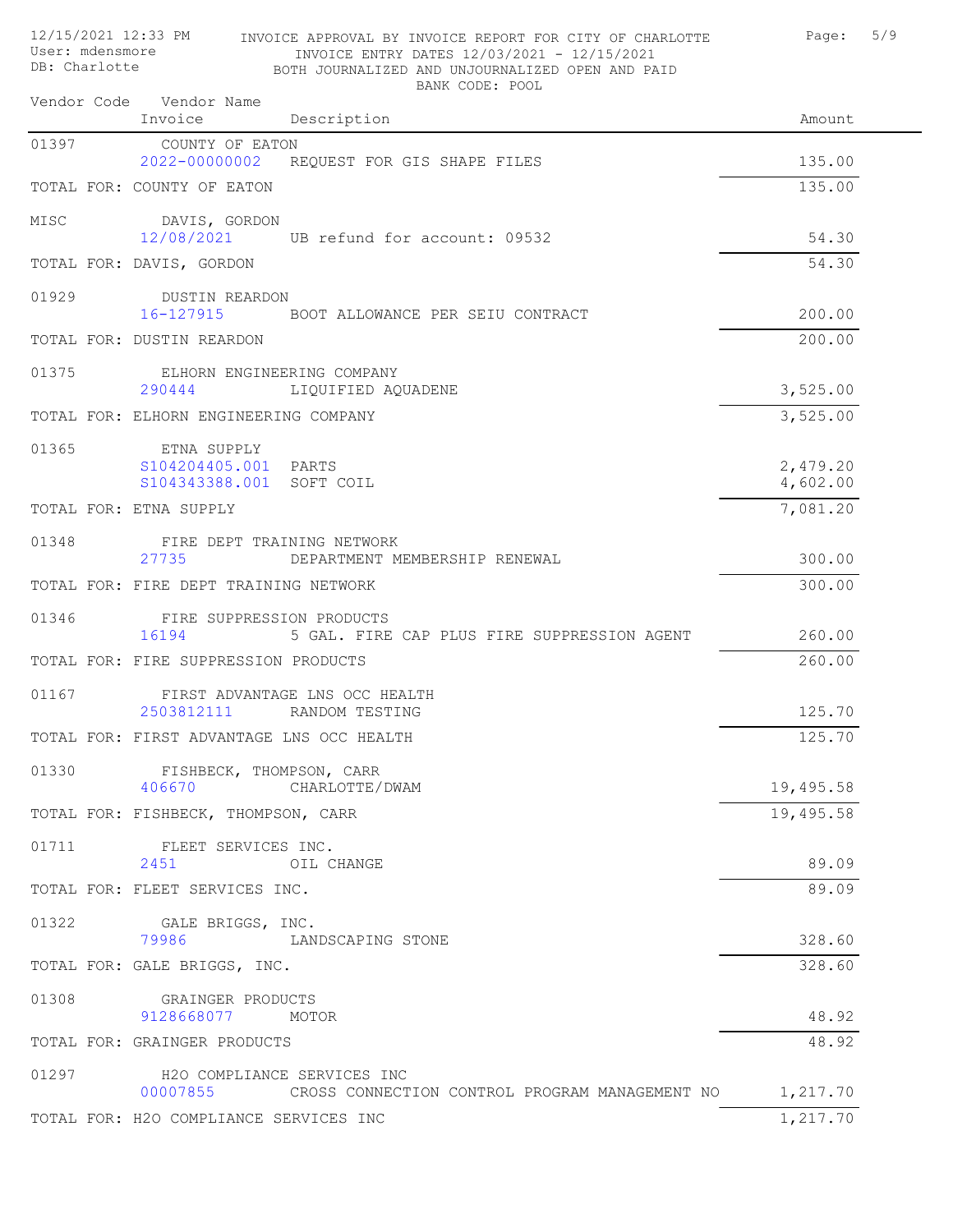| APAT. MAGUSMATE<br>DB: Charlotte |                                           | INVOICE ENTRY DATES 12/03/2021 - 12/15/2021<br>BOTH JOURNALIZED AND UNJOURNALIZED OPEN AND PAID |                      |
|----------------------------------|-------------------------------------------|-------------------------------------------------------------------------------------------------|----------------------|
|                                  | Vendor Code Vendor Name<br>Invoice        | BANK CODE: POOL<br>Description                                                                  | Amount               |
|                                  |                                           |                                                                                                 |                      |
| 01288                            | HAMMERSMITH EOUIPMENT CO.<br>503960       | CLIPPER BLADE                                                                                   | 370.00               |
|                                  | TOTAL FOR: HAMMERSMITH EQUIPMENT CO.      |                                                                                                 | 370.00               |
| 01438                            | HASSEL FREE FUELS                         |                                                                                                 |                      |
|                                  | $CFSI-6531$                               | GAS AND DIESEL                                                                                  | 693.31               |
|                                  | $CFSI-6532$                               | GAS AND DIESEL                                                                                  | 1,552.60             |
|                                  | TOTAL FOR: HASSEL FREE FUELS              |                                                                                                 | 2,245.91             |
| 01252                            | INDEPENDENT BANK                          |                                                                                                 |                      |
|                                  |                                           | 5867-06.14.2021 JUNE 2021 CREDIT CARD                                                           | 4,734.60             |
|                                  |                                           | 5867-07.14.2021 JULY 2021 CREDIT CARD                                                           | 1,952.23             |
|                                  |                                           | 5867-09.14.2021 SEPTEMBER 2021<br>5867-10.14.2021 OCTOBER 2021 CREDIT CARD                      | 2,216.24<br>2,588.40 |
|                                  | TOTAL FOR: INDEPENDENT BANK               |                                                                                                 | 11,491.47            |
| 00953                            |                                           | INTERSTATE BILLING SERVICE INC                                                                  |                      |
|                                  | F16786                                    | PARTS                                                                                           | 384.56               |
|                                  | TOTAL FOR: INTERSTATE BILLING SERVICE INC |                                                                                                 | 384.56               |
| 00838                            | IRON HORSE EXCAVATION LLC.                |                                                                                                 |                      |
|                                  | $21 - 506$                                | 217 N. CLINTON ST.                                                                              | 2,288.50             |
|                                  | $21 - 509$                                | 405 W SHAW                                                                                      | 2,449.70             |
|                                  | TOTAL FOR: IRON HORSE EXCAVATION LLC.     |                                                                                                 | 4,738.20             |
| 01931                            | ISA                                       |                                                                                                 |                      |
|                                  | 306245                                    | KEVIN MAXSON                                                                                    | 214.00               |
| TOTAL FOR: ISA                   |                                           |                                                                                                 | 214.00               |
| 00915                            | JIM R. SALDANA                            |                                                                                                 |                      |
|                                  |                                           | 12.01.2021 WORK PLACE HAZARD CONTROL CONFERENCE                                                 | 244.16               |
|                                  | TOTAL FOR: JIM R. SALDANA                 |                                                                                                 | 244.16               |
| 01209                            | KENDALL ELECTRIC INC.                     |                                                                                                 |                      |
|                                  | S110966883.001 SWITCH                     |                                                                                                 | 216.80               |
|                                  | TOTAL FOR: KENDALL ELECTRIC INC.          |                                                                                                 | 216.80               |
| 01173                            | LEA'S AUTO BODY                           |                                                                                                 |                      |
|                                  | 4578                                      | OIL CHANGE                                                                                      | 63.78                |
|                                  | 4582<br>4677                              | OIL CHANGE<br>OIL CHANGE                                                                        | 63.68<br>69.17       |
|                                  | 4822                                      | 2008 CHEVROLE IMPALA POLICE                                                                     | 295.25               |
|                                  | 4844                                      | REPLACE TIRES                                                                                   | 60.60                |
|                                  | TOTAL FOR: LEA'S AUTO BODY                |                                                                                                 | 552.48               |
| 01684                            | LEXISNEXIS RISK SOLUTIONS                 |                                                                                                 |                      |
|                                  | 1275544-20211130NOVEMBER 2021             |                                                                                                 | 150.00               |
|                                  | TOTAL FOR: LEXISNEXIS RISK SOLUTIONS      |                                                                                                 | 150.00               |
| 01082                            |                                           | MICHIGAN NETWORK CONSULTANTS                                                                    |                      |
|                                  | 2021-22789                                | IT SERVICES                                                                                     | 3,150.00             |
|                                  | TOTAL FOR: MICHIGAN NETWORK CONSULTANTS   |                                                                                                 | 3,150.00             |

12/15/2021 12:33 PM INVOICE APPROVAL BY INVOICE REPORT FOR CITY OF CHARLOTTE Page: 6/9 User: mdensmore INVOICE ENTRY DATES 12/03/2021 - 12/15/2021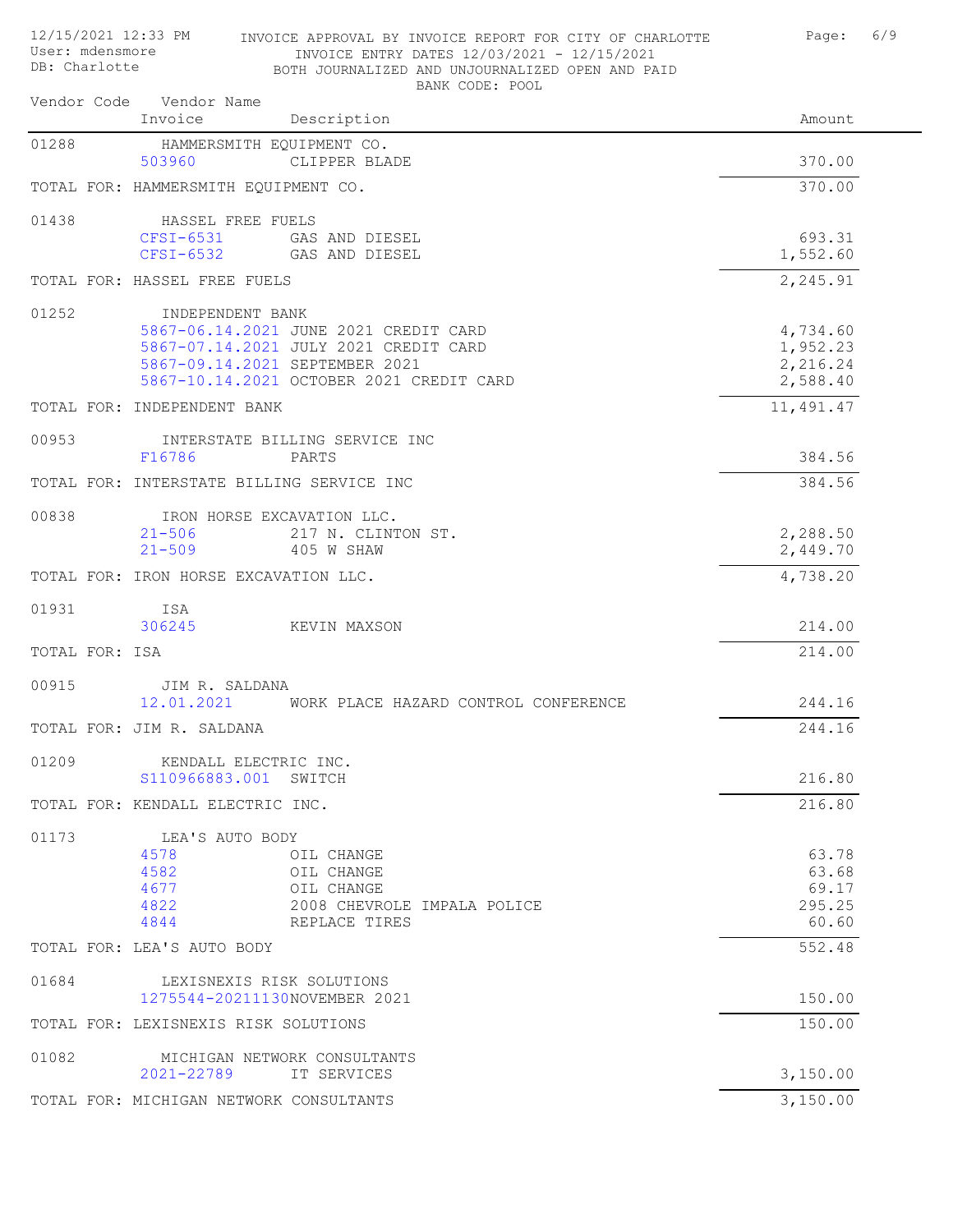| 12/15/2021 12:33 PM<br>User: mdensmore<br>DB: Charlotte |  |                                                   | INVOICE APPROVAL BY INVOICE REPORT FOR CITY OF CHARLOTTE<br>INVOICE ENTRY DATES 12/03/2021 - 12/15/2021<br>BOTH JOURNALIZED AND UNJOURNALIZED OPEN AND PAID<br>BANK CODE: POOL | 7/9<br>Page:    |
|---------------------------------------------------------|--|---------------------------------------------------|--------------------------------------------------------------------------------------------------------------------------------------------------------------------------------|-----------------|
|                                                         |  | Vendor Code Vendor Name<br>Invoice                | Description                                                                                                                                                                    | Amount          |
| 01078                                                   |  | MICHIGAN STATE POLICE<br>551-592884<br>551-593458 | SOR REGISTRATION NOVEMBER 2021<br>GATEWAY TO GATEWAY                                                                                                                           | 30.00<br>387.00 |
|                                                         |  | TOTAL FOR: MICHIGAN STATE POLICE                  |                                                                                                                                                                                | 417.00          |
| 01891                                                   |  | 32124484                                          | MID-STATES BOLT & SCREW CO.<br>SUPPLIES                                                                                                                                        | 116.80          |
|                                                         |  | TOTAL FOR: MID-STATES BOLT & SCREW CO.            |                                                                                                                                                                                | 116.80          |
| 01075                                                   |  | MML<br>23863                                      | NEWLY ELECTED OFFICIALS TRAINING HORVATH                                                                                                                                       | 75.00           |
| TOTAL FOR: MML                                          |  |                                                   |                                                                                                                                                                                | 75.00           |
| 01155                                                   |  | MWEA<br>E29186                                    | ABCD EXAM PREP CLASS                                                                                                                                                           | 230.00          |
| TOTAL FOR: MWEA                                         |  |                                                   |                                                                                                                                                                                | 230.00          |
| 01040                                                   |  | NALCO CROSSBOW WATER<br>2589091                   | SUPPLIES                                                                                                                                                                       | 498.12          |
|                                                         |  | TOTAL FOR: NALCO CROSSBOW WATER                   |                                                                                                                                                                                | 498.12          |
| 01003                                                   |  | OUDBIER INSTRUMENT CO.<br>9999                    | TROUBLESHOOT AND REPAIR MISSION RADIO BOARD                                                                                                                                    | 50.00           |
|                                                         |  | TOTAL FOR: OUDBIER INSTRUMENT CO.                 |                                                                                                                                                                                | 50.00           |
| 01001                                                   |  | 370180                                            | OVERHEAD DOOR CO. OF LANSING<br>LABOR & PARTS                                                                                                                                  | 1,243.13        |
|                                                         |  | TOTAL FOR: OVERHEAD DOOR CO. OF LANSING           |                                                                                                                                                                                | 1,243.13        |
| 00992                                                   |  | PEOPLE FACTS LLC<br>2021110347                    | NOVEMBER 2021                                                                                                                                                                  | 16.67           |
|                                                         |  | TOTAL FOR: PEOPLE FACTS LLC                       |                                                                                                                                                                                | 16.67           |
| 00981                                                   |  | PLANTE & MORAN, PLLC<br>2076573                   | FINAL BILL AUDIT                                                                                                                                                               | 18,720.00       |
|                                                         |  | TOTAL FOR: PLANTE & MORAN, PLLC                   |                                                                                                                                                                                | 18,720.00       |
| 00977                                                   |  | POLLARD WATER<br>0204110                          | SUPPLIES                                                                                                                                                                       | 129.17          |
|                                                         |  | TOTAL FOR: POLLARD WATER                          |                                                                                                                                                                                | 129.17          |
| 00976                                                   |  | POLLY PRODUCTS LLC<br>146357                      | BENCH                                                                                                                                                                          | 1,188.45        |
|                                                         |  | TOTAL FOR: POLLY PRODUCTS LLC                     |                                                                                                                                                                                | 1,188.45        |
| 01933                                                   |  | PREMIER FIRE RESCUE<br>35003550                   | GAS                                                                                                                                                                            | 230.64          |
|                                                         |  | TOTAL FOR: PREMIER FIRE RESCUE                    |                                                                                                                                                                                | 230.64          |
| 01234                                                   |  | RANDY JEWELL<br>$11 - 21$                         | ASSESSING SERVICES                                                                                                                                                             | 3,159.00        |
|                                                         |  | TOTAL FOR: RANDY JEWELL                           |                                                                                                                                                                                | 3,159.00        |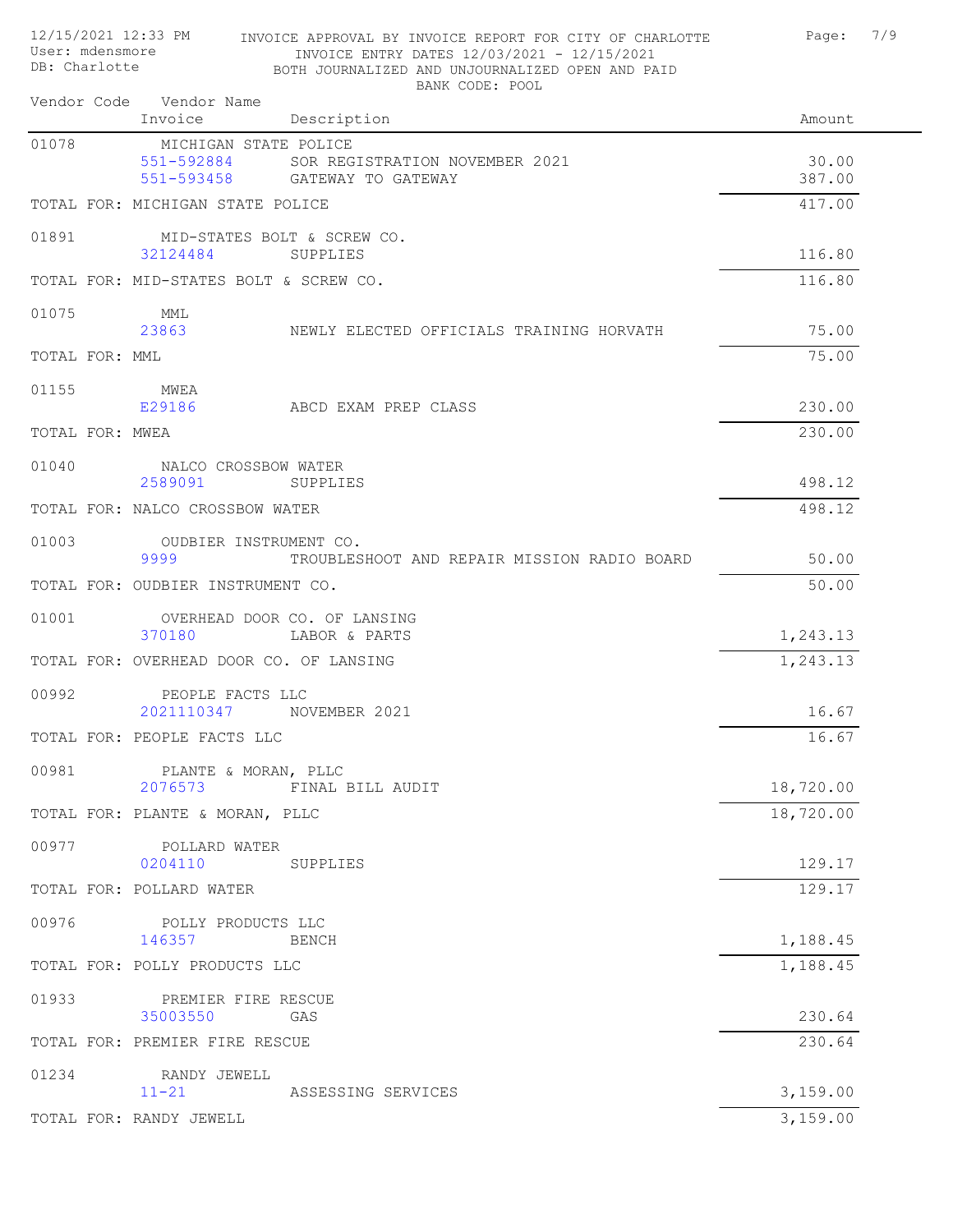| 12/15/2021 12:33 PM<br>User: mdensmore<br>DB: Charlotte |                                                                                | INVOICE APPROVAL BY INVOICE REPORT FOR CITY OF CHARLOTTE<br>INVOICE ENTRY DATES 12/03/2021 - 12/15/2021<br>BOTH JOURNALIZED AND UNJOURNALIZED OPEN AND PAID                                                                                      | Page:                                                | 8/9 |
|---------------------------------------------------------|--------------------------------------------------------------------------------|--------------------------------------------------------------------------------------------------------------------------------------------------------------------------------------------------------------------------------------------------|------------------------------------------------------|-----|
|                                                         | Vendor Code Vendor Name<br>Invoice                                             | BANK CODE: POOL<br>Description                                                                                                                                                                                                                   | Amount                                               |     |
| 00166                                                   | ROAD EQUIPMENT PARTS CENTER                                                    |                                                                                                                                                                                                                                                  |                                                      |     |
|                                                         | KL578041                                                                       | SOLAR CHARGER                                                                                                                                                                                                                                    | 51.00                                                |     |
|                                                         | TOTAL FOR: ROAD EQUIPMENT PARTS CENTER                                         |                                                                                                                                                                                                                                                  | 51.00                                                |     |
| 00913                                                   | SANBORN SIGNCRAFTERS<br>50185                                                  | PRODUCE & INSTALL GRAPHICS ON NEW PATROL CAR                                                                                                                                                                                                     | 575.00                                               |     |
|                                                         | TOTAL FOR: SANBORN SIGNCRAFTERS                                                |                                                                                                                                                                                                                                                  | 575.00                                               |     |
| 00892                                                   | SHRED-IT USA LLC<br>8000430570                                                 | NOVEMBER 2021                                                                                                                                                                                                                                    | 767.46                                               |     |
|                                                         | TOTAL FOR: SHRED-IT USA LLC                                                    |                                                                                                                                                                                                                                                  | 767.46                                               |     |
| MISC                                                    | SKYLINE BUILDING INC.<br>11.30.2021                                            | INSURANCE WITHHOLDING                                                                                                                                                                                                                            | 266, 947.50                                          |     |
|                                                         | TOTAL FOR: SKYLINE BUILDING INC.                                               |                                                                                                                                                                                                                                                  | 266, 947.50                                          |     |
| 00871                                                   | 00041327-00                                                                    | SPARROW PATIENT FINANCIAL SERV<br>PHYSICAL MCLOUTH                                                                                                                                                                                               | 95.00                                                |     |
|                                                         | TOTAL FOR: SPARROW PATIENT FINANCIAL SERV                                      |                                                                                                                                                                                                                                                  | 95.00                                                |     |
| 01108                                                   | STATE OF MICHIGAN<br>11.04.2021                                                | CARE1591REIM22000096                                                                                                                                                                                                                             | 1,519.50                                             |     |
|                                                         | TOTAL FOR: STATE OF MICHIGAN                                                   |                                                                                                                                                                                                                                                  | 1,519.50                                             |     |
| 01424                                                   | STATE OF MICHIGAN                                                              |                                                                                                                                                                                                                                                  |                                                      |     |
|                                                         | 761-10665813                                                                   | ANNUAL PERMIT FEE                                                                                                                                                                                                                                | 5,500.00                                             |     |
|                                                         | TOTAL FOR: STATE OF MICHIGAN                                                   |                                                                                                                                                                                                                                                  | 5,500.00                                             |     |
| 00848                                                   | FB749-12.01.2021NOVEMVER 2021                                                  | SUPERFLEET MASTERCARD PROG.                                                                                                                                                                                                                      | 3,903.56                                             |     |
|                                                         | TOTAL FOR: SUPERFLEET MASTERCARD PROG.                                         |                                                                                                                                                                                                                                                  | 3,903.56                                             |     |
| 01465                                                   | THE COUNTY JOURNAL<br>238271<br>239252<br>239253<br>239282<br>239389<br>239390 | FALL LEAF COLLECTION DATES<br>WANTED POLICE OFFICER & RENTAL INSPECTOR<br>WANTED POLICE OFFICER & RENTAL INSPECTOR<br>NOTICE OF PUBLIC HEARING ORDINANCE<br>WANTED POLICE OFFICER & RENTAL INSPECTOR<br>WANTED POLICE OFFICER & RENTAL INSPECTOR | 113.09<br>35.35<br>30.70<br>102.64<br>35.35<br>30.70 |     |
|                                                         | TOTAL FOR: THE COUNTY JOURNAL                                                  |                                                                                                                                                                                                                                                  | 347.83                                               |     |
| 01536                                                   | THE PARTS PLACE<br>217802<br>218594<br>219328<br>219563<br>219925              | SUPPLIES<br>SUPPLIES<br>SUPPLIES<br>OIL DRY<br>PARTS                                                                                                                                                                                             | 285.37<br>19.97<br>46.25<br>213.80<br>13.96          |     |
|                                                         | TOTAL FOR: THE PARTS PLACE                                                     |                                                                                                                                                                                                                                                  | 579.35                                               |     |
| 01466                                                   | TODD COTTER<br>12.01.2021                                                      | AIRPORT MANAGEMENT SERVICES                                                                                                                                                                                                                      | 833.33                                               |     |
|                                                         | TOTAL FOR: TODD COTTER                                                         |                                                                                                                                                                                                                                                  | 833.33                                               |     |
| 01648                                                   | TOM ARCHER<br>$5282 - 199645 - 1$                                              | SPREADER BOX                                                                                                                                                                                                                                     | 577.50                                               |     |
|                                                         | TOTAL FOR: TOM ARCHER                                                          |                                                                                                                                                                                                                                                  | 577.50                                               |     |